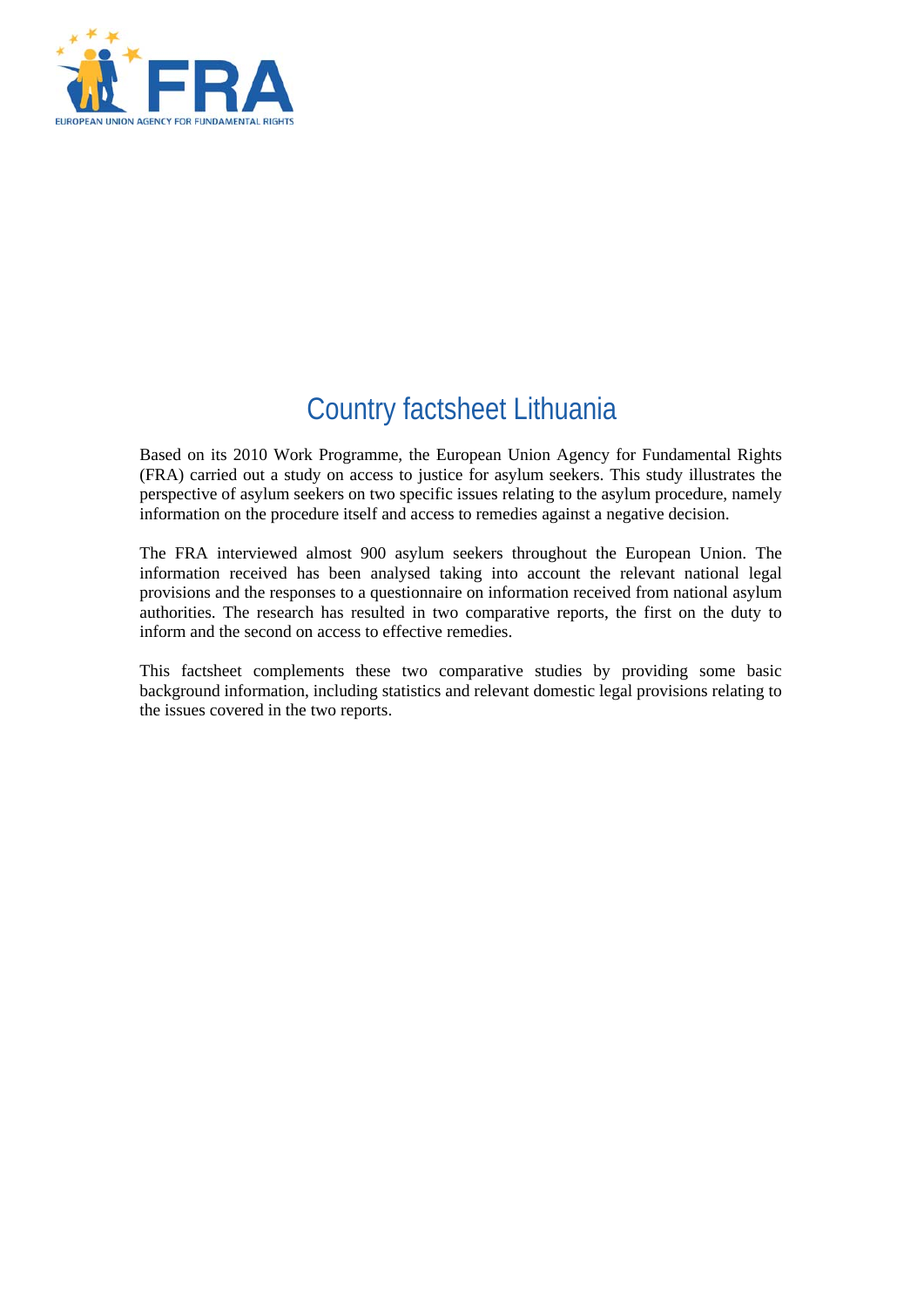# 1. Statistics

**Statistics on asylum applications (Total and top 10 nationalities)**

| <b>2009 Top 10 Nationalities</b> | 2008 Top 10 Nationalities |                                       |     |
|----------------------------------|---------------------------|---------------------------------------|-----|
| Total                            | 450                       | Total                                 | 520 |
| <b>Russian Federation</b>        | 245                       | <b>Russian Federation</b>             | 400 |
| Georgia                          | 75                        | Afghanistan                           | 15  |
| Sri Lanka                        | 20                        | <b>Belarus</b>                        | 15  |
| <b>Belarus</b>                   | 15                        | Cuba                                  | 10  |
| Afghanistan                      | 15                        | Georgia                               | 10  |
| Iraq                             | 15                        | Uzbekistan                            | 10  |
| Pakistan                         | 10                        | Cameroon                              |     |
| Uzbekistan                       | 10                        | Congo, the Democratic Republic of the |     |
| <b>Stateless</b>                 | 10                        | Ethiopia                              | 5   |
| Cameroon                         | 5                         | Iraq                                  | 5   |

**Statistics on first instance asylum decisions (Total positive decisions - top five nationalities)** 

| 2009                      |                                              |                                           |                           |                 |                                        |                                       |                                                   |
|---------------------------|----------------------------------------------|-------------------------------------------|---------------------------|-----------------|----------------------------------------|---------------------------------------|---------------------------------------------------|
|                           | Geneva<br><b>Convention</b><br><b>Status</b> | <b>Subsidiary</b><br>protection<br>status | Humanitarian <sup>1</sup> | <b>Rejected</b> | <b>Total</b><br>number of<br>decisions | <b>Total</b><br>positive<br>decisions | Recognition<br>rate <sup>2</sup><br>$\frac{1}{2}$ |
| Total                     | 10                                           | 30                                        | n.a.                      | 100             | 145                                    | 40                                    | 27.6                                              |
| <b>Russian Federation</b> |                                              | 20                                        | n.a.                      | 60              | 85                                     | 25                                    | 29.4                                              |
| Afghanistan               | 0                                            |                                           | n.a.                      | 0               |                                        |                                       | 100.0                                             |
| Sri Lanka                 | 0                                            |                                           | n.a.                      | $\Omega$        |                                        |                                       | 100.0                                             |
| Georgia                   | 0                                            |                                           | n.a.                      | 20              | 20                                     |                                       | 0.0                                               |
| <b>Belarus</b>            | 0                                            |                                           | n.a.                      |                 |                                        |                                       | 0.0                                               |

**Statistics on final decisions (Total positive decisions - top five nationalities)** 

| 2009                      |               |                       |                           |                 |              |              |                    |
|---------------------------|---------------|-----------------------|---------------------------|-----------------|--------------|--------------|--------------------|
|                           | Geneva        | <b>Subsidiary</b>     |                           |                 | <b>Total</b> | <b>Total</b> | <b>Recognition</b> |
|                           |               | Convention protection | Humanitarian <sup>1</sup> | <b>Rejected</b> | number of    | positive     | rate <sup>2</sup>  |
|                           | <b>Status</b> | status                |                           |                 | decisions    | decisions    | $\frac{0}{0}$      |
| Total                     |               |                       | n.a.                      | 50              | 55           |              | 9.1                |
| <b>Russian Federation</b> |               |                       | n.a.                      | 30              | 35           |              | 14.3               |

*Notes: These tables are based on categories used by Eurostat. The way Eurostat presents its data may not necessarily correspond to categories used at national level. This can particularly be the case with statistics provided under 'humanitarian status'. For a more detailed understanding of the data, the reader is invited to consult national statistics at: [http://www.migracija.lt/index.php?-1724871424.](http://www.migracija.lt/index.php?-1724871424)* 

*Data has been rounded to the nearest 5. Due to the rounding, the sum of individuals may not necessarily match the given total. 0 means less than 3; n.a. = not available.* 

<sup>1</sup> Covering persons granted authorisation to stay for **humanitarian reasons** under national law by *administrative or judicial bodies. It includes persons who are not eligible for international protection as currently defined in the first stage legal instruments but are nonetheless protected against removal under the obligations that are imposed on all Member States by international refugee or human rights instruments or on the basis of principles flowing from such instruments.* 

*2 The recognition rate corresponds to the proportion of positive first instance or final on appeal decisions out of the total number of decisions in 2009. Positive decisions include the provision of refugee status, subsidiary protection and humanitarian protection (where data is available).* 

*Source: [Eurostat](http://epp.eurostat.ec.europa.eu/), Data extracted on 01 September 2010.*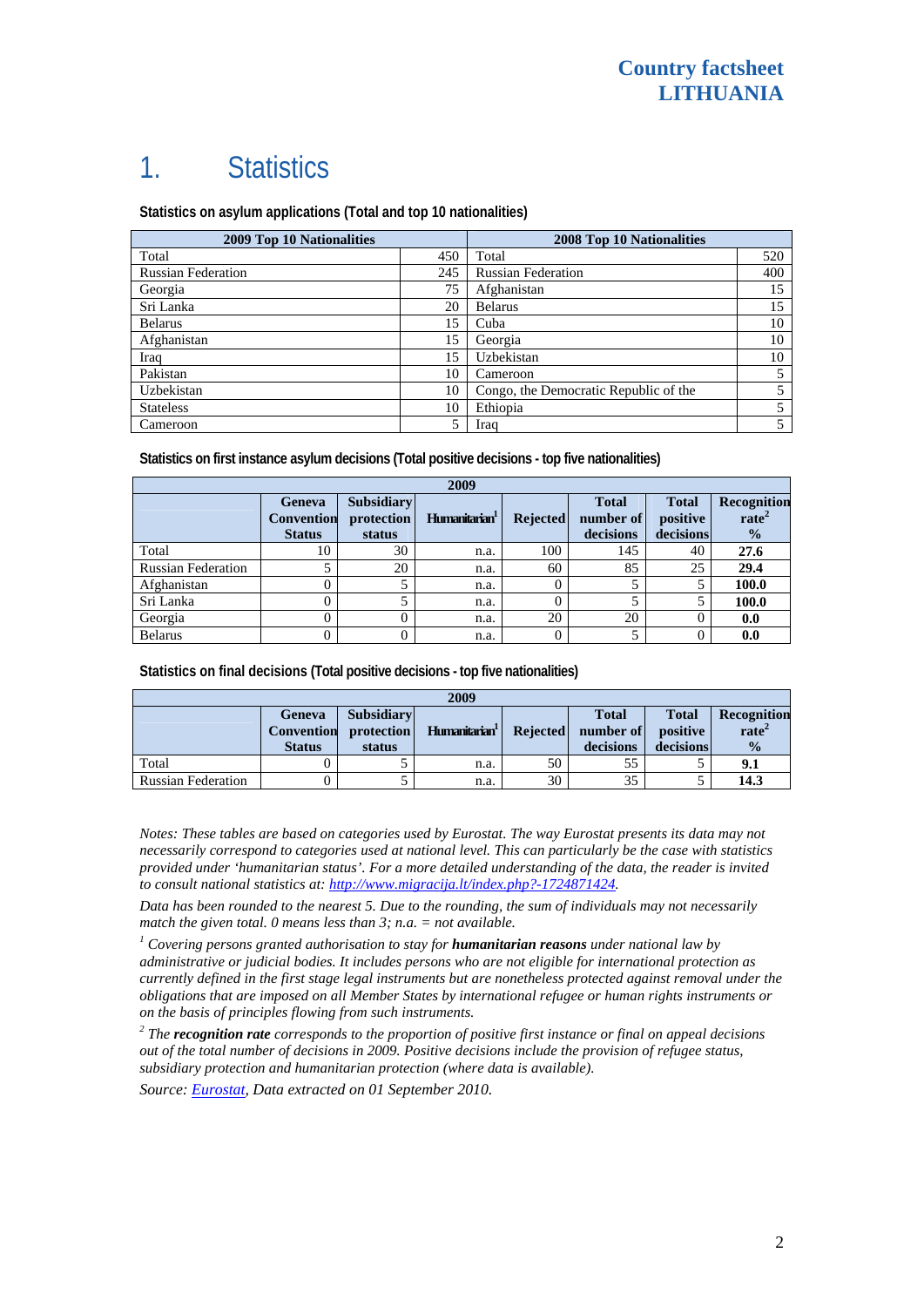#### **Country factsheet LITHUANIA**

# 2. Background Information

## Asylum act<sup>[1](#page-2-0)</sup>

[Law on the Legal Status of Aliens \(2004\)](http://www3.lrs.lt/pls/inter3/dokpaieska.showdoc_l?p_id=356478)

### Asylum authorities

**First instance authority**  [Migration Department](http://www.migracija.lt/)

**Second instance authority**  [Vilnius Regional Administrative Court](http://www.vaateismas.lt/index.php/en/35893)<sup>[2](#page-2-1)</sup>

# 3. Duty to inform asylum seekers

The Law on the Legal Status of Aliens enumerates, in general terms, the rights and duties that the asylum applicant shall have in the course of examination of an asylum application (Article 71). In order to inform the asylum seekers, a brochure is provided at places where the foreigners may apply for asylum.

In August 2010, the Migration Department under the Ministry of the Interior provided the following information to the FRA as regards written information materials.

| <b>Written information</b><br>materials                        | Information leaflet translated into 5 languages.                                                                                                                                                                                                                                   |  |  |  |
|----------------------------------------------------------------|------------------------------------------------------------------------------------------------------------------------------------------------------------------------------------------------------------------------------------------------------------------------------------|--|--|--|
| <b>Provided when?</b>                                          | At the registration of the application and during the first instance<br>interview.                                                                                                                                                                                                 |  |  |  |
| <b>Provided by whom?</b>                                       | At the time of lodging the application – by the State Boarder Guard<br>Service, the Migration Services and Foreigner's Registration Centre.<br>During the first instance interview – by the Asylum Affairs Division of<br>the Migration Department under the Ministry of Interior. |  |  |  |
| Has an evaluation of<br>information tools been<br>carried out? | No.                                                                                                                                                                                                                                                                                |  |  |  |

<span id="page-2-0"></span> $\frac{1}{1}$ <sup>1</sup> The legal information in this factsheets has been updated to reflect the situation on 1 September 2010.

<span id="page-2-1"></span>Pursuant to Article 19(2)(7) of the Law on Administrative Proceedings, Vilnius Regional Administrative Court shall hear the appeals on asylum.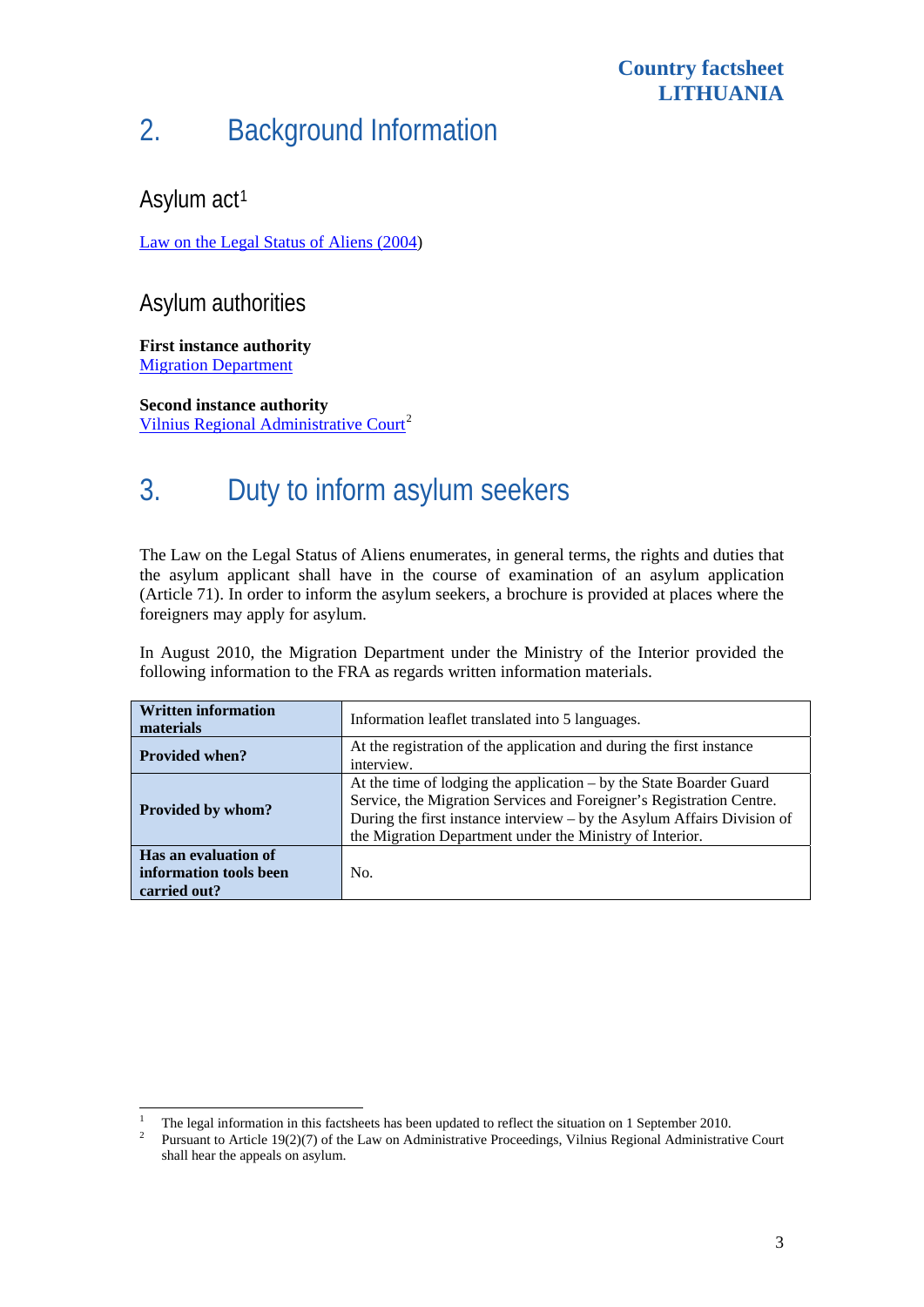# 4. Effective Remedy

#### Type of procedures

The Dublin procedure, as an initial phase of the asylum procedure regulated by Articles 72 to 75, shall be finalized within 48 hours from the moment of lodging the asylum application (Article 72). If another country is responsible for examining the asylum application, the asylum seeker shall be granted the right to remain pending his/her transfer to the responsible country (Article 73).

Within the 48 hours time limit, the Migration Department shall decide on granting or refusing the right to remain<sup>[3](#page-3-0)</sup> pending the examination of the merits of the asylum application (Article 76(1)). A right to remain in the territory during the asylum procedure is not granted if the asylum seeker enters Lithuania from a safe third country (Article 77(1)) or if the application is considered manifestly unfounded.

The regular procedure shall be concluded within three months from the date of taking the decision on granting the right to remain, with the possibility of extension of another three months (Article 81). During the regular procedure applicants have the right to remain in the country.

#### Duty to state reasons for rejection and procedure to appeal

The asylum seekers are informed orally about the possibility to lodge an appeal against the decision. This is also stated in the decision copy, which is also provided to asylum seekers.

An asylum seeker must be notified of all decisions taken in respect of his/hers application in a language known to him/her and shall be provided with copies thereof (Article 82). Furthermore, the asylum seeker is informed orally about the possibility to lodge an appeal against the decision. This information is also included in the written decision provided to the applicant. Each asylum seeker is asked about his/her wish to lodge an appeal. If the asylum seeker does not express a wish to make an appeal immediately, he/she has 14 days for doing so, if he/she reconsiders.

### Time limits for appeal

An alien may lodge an appeal against the decision taken in the asylum procedure with Vilnius Administrative Court within 14 days from the day of service of the decision (Article 138).

| <b>Type of procedure</b>                           | <b>Time limits</b> | <b>Right to remain</b>                                                                                            |
|----------------------------------------------------|--------------------|-------------------------------------------------------------------------------------------------------------------|
| Regular procedure                                  | 14 days            | Automatic suspensive effect.                                                                                      |
| Dublin procedure                                   | 14 days            | No suspensive effect but the relevant administrative<br>court may grant suspensive effect in the individual case. |
| Safe third country<br>and accelerated<br>procedure | 14 days            | Automatic suspensive effect.                                                                                      |

<span id="page-3-0"></span> $\frac{1}{3}$  For the sake of clarity and in line with Article 7 of the Asylum Procedure Directive, this factsheet uses right to remain for what is defined in the Law on the legal status of aliens the term as "temporary territorial asylum".